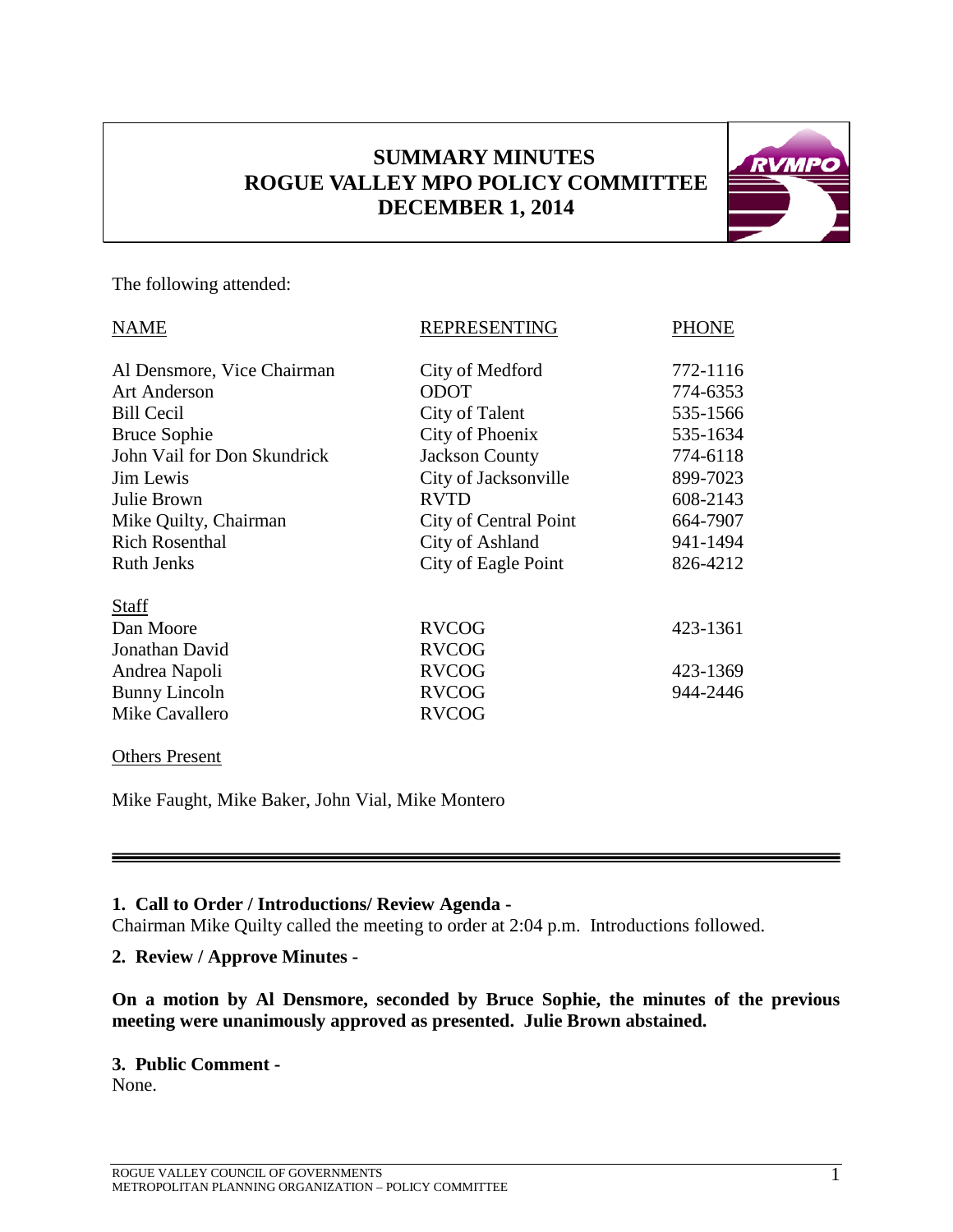## **4. Amendment to Public Advisory Council (PAC) Bylaws**

Jonathan David presented the amendment proposing the addition of a non-jurisdictional Bike-Ped position on the RVMPO Public Advisory Council. The Policy Committee and PAC wanted the representation formulas to remain the same.

#### **On a motion by Jim Lewis, seconded by Don Skundrick, the amendment was approved. The voice vote was unanimous.**

## **5. Surface Transportation Program (STP) Funding/LMP**

Jonathan David presented a review of the cost (\$68,000), potential funding sources and consultation quote for the project. ODOT will fund 50% of the cost. \$11,000 in STP funding was returned by ODOT.

## **On a motion by Al Densmore, seconded by Bruce Sophie, the Committee proposed \$11,000 STP Funding and \$10,000 from dues.**

It was noted that CMAQ funds cannot be used. Dan Moore stipulated that \$11,000 was left over from the Household Activity Survey.

## **The motion passed unanimously by voice vote.**

## **6. MPO Planning Update –**

- **Alternative Measures:** Dan Moore reviewed the measures and the need to show 5% per capita reduction in VMT. Data analysis is now being done, and must be completed by the end of the fiscal year in June, 2015. Analysts were caught off guard with transit mode share not meeting the target. The ODOT model (4.1) for mode shares is being revised.
- **Strategic Assessment:** Jonathan David will continue to work on fitting the SA work into the COG staff schedule.
- **Statewide MPO Funding Issues:** This issue is ongoing, with those involved looking for an equitable solution to securing adequate funding sources for the various MPOs.

## **7. Public/Audience Comment –**

Mike Montero provided updated information that another CMAQ application has been submitted to the State for maintenance and additional infrastructure for alternative fuel stations. ODOT has reviewed the application, and approved for it to proceed forward through the process. No letter of continued support is required from the MPO.

## **8. Other Business / Local Business**

Mike Quilty spoke about returned funds (approx. \$2 million), and the reconvening of the Oversight Committee. The Committee must prioritize additional projects. The members briefly discussed details of some of the projects, and the need for keeping the MPO member jurisdictions informed as further decisions are made on the various projects still remaining on the "table".

Al Densmore announced that this would be his last Policy Committee meeting, and offered his thanks to the members for their support during his tenure. He will continue to advocate for creation of a Regional Transportation project package and addressing an enhanced public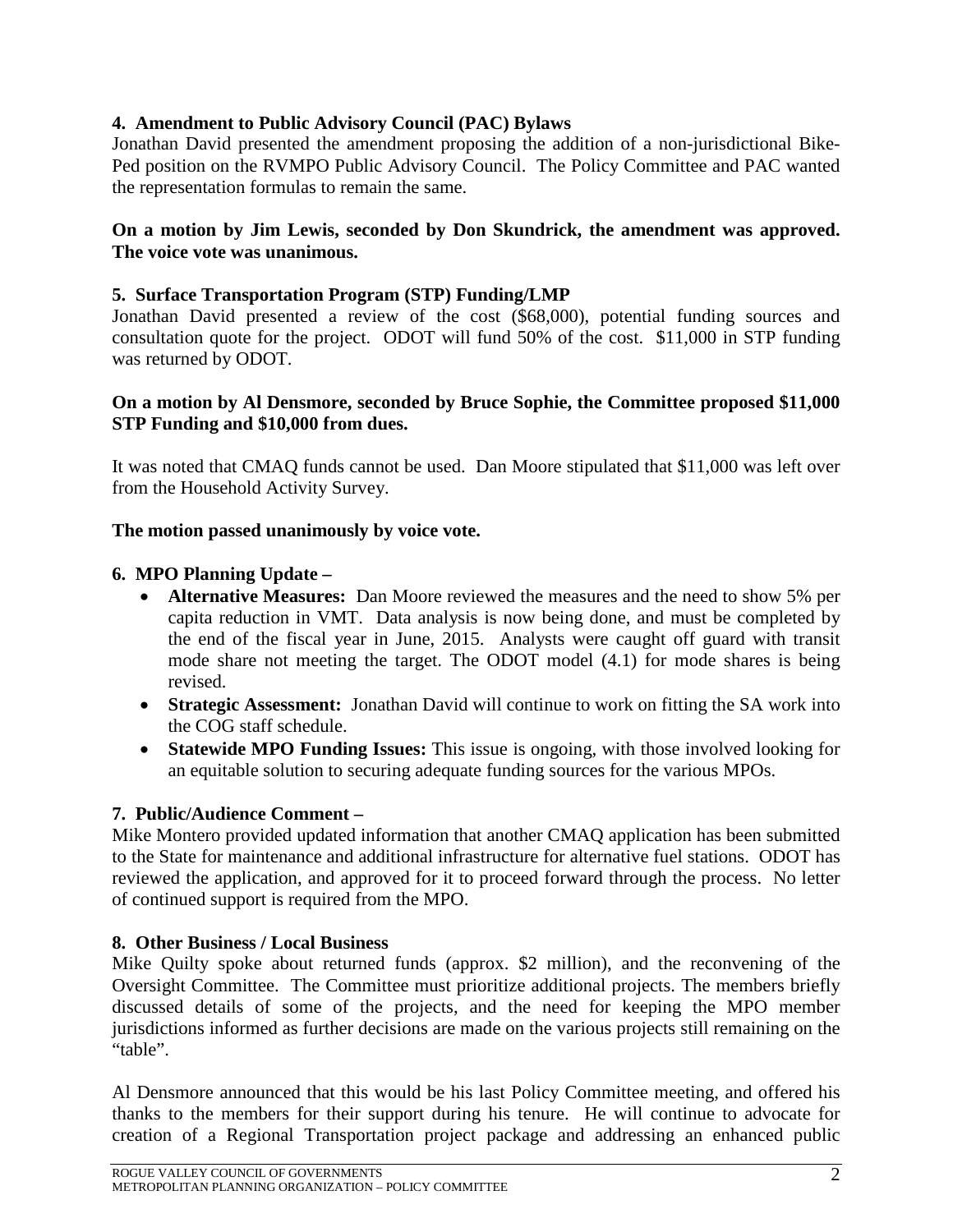information and education scenario.

OMPOC will have an open seat. Mr. Densmore offered to go to the January meeting.

The membership expressed thanks to Mr. Densmore and Mr. Skundrick for their invaluable service to the Policy Committee.

Art Anderson said that there are funds available for State bridge repairs, and there may be an opportunity to resurface some I-5 structures. ODOT is also working on the 15-18 and 18-21 STIPs.

Julie Brown brought RVTD issues to the Committee's attention:

- The tax levy lost in the last election
- Reserves are now being used to fund the system
- The reserves (\$3.5 million) could be gone in eighteen (18) months if alternatives are not found.
- Service reductions are imminent and the outlook is not good
- The impact on Valley residents, especially low income, will be very significant
- Another, smaller levy is being considered
- Fixed routes may have to be dissolved, with a "dial a ride" service instead
- The public is unaware of these impacts and consequences
- A public education program is essential
- Additional State funds may be forthcoming for elderly and disabled
- The State doesn't fund transit (except for ADA and senior citizens)
- It is imperative to educate the full State legislature, many newly elected, specifically about transit issues, and all aspects of transportation, in general

A brief discussion ensued about the reasons that the levy did not pass, allowed uses for fare box revenues, educating the business and residential communities about what will happen to the economy if the transit system fails and the specific ramifications for RVTD employees and the system's customer base.

Mike Quilty suggested a letter from the RVMPO Policy Committee to the State legislature, outlining the current transit problems, and encouraging them to open a dialog on the overall issue. 50% of local STP dollars are currently given to RVTD by local jurisdictions (approx. \$900,000).

Mike Montero pointed out that the new **Transportation Options Topics Plan** would speak to air quality and the aging of the population, as well as transit deficiencies, thereby creating some good talking points and tools for resolving the ongoing situation.

Julie Brown will draft a data sheet outlining the impacts and possible solutions on behalf of RVTD to accompany the RVMPO Policy Committee letter to the State.

Al Densmore reiterated that consistent, PERSONAL contact with state legislators and others will ultimately be the key to success with transportation and transit issues.